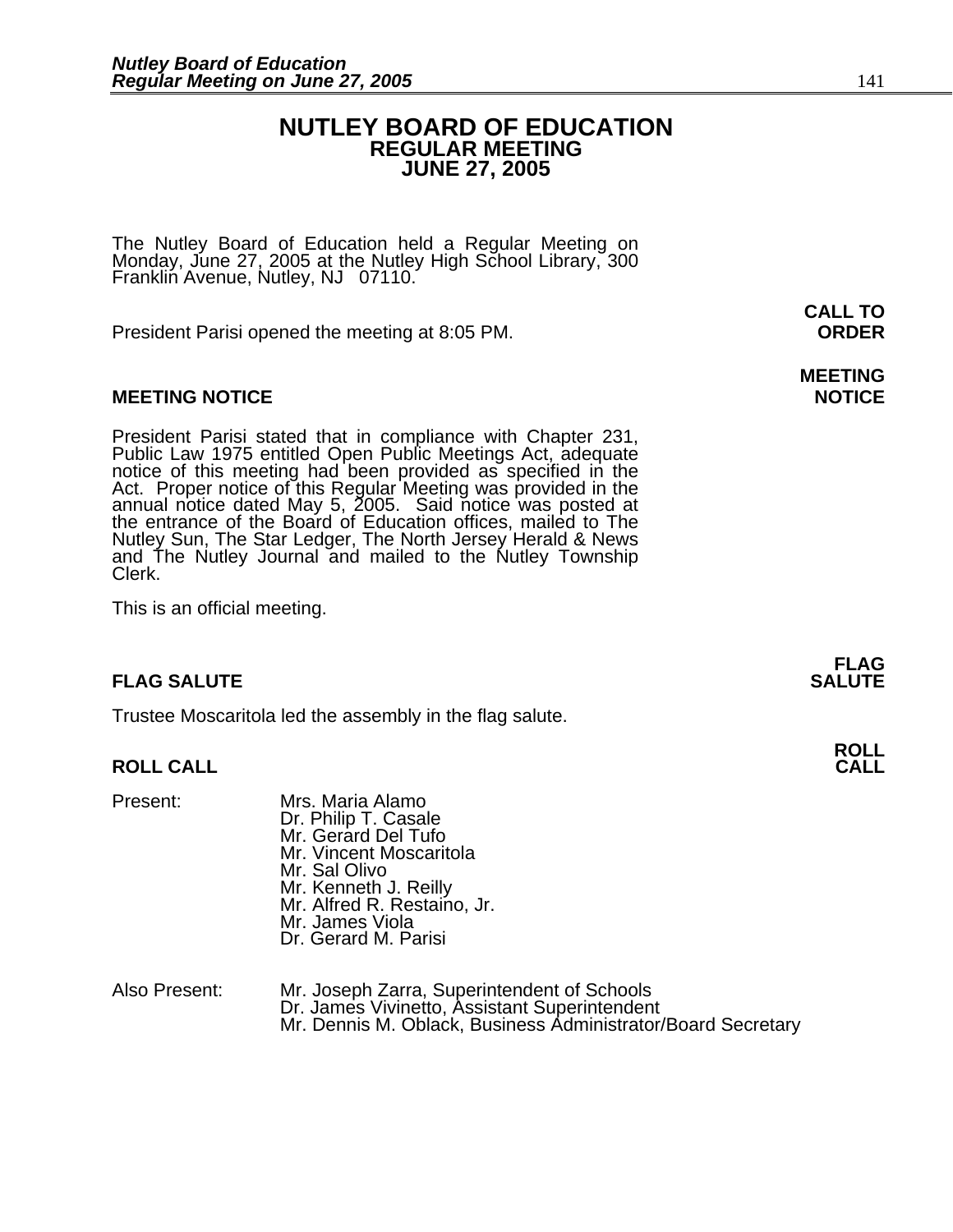### **APPROVAL OF MINUTES APPROVE**

BE IT RESOLVED that the Board of Education approves the following minutes:

 June 13, 2005 - Closed Executive Session June 13, 2005 - Conference/Special Meeting May 23, 2005 - Regular Meeting May 23, 2005 - Conference Meeting May 23, 2005 - Closed Executive Session

> Trustee Casale said that under Roll Call he is listed as Mr. Philip T. Casale and it should be changed to Dr. Philip T. Casale.

> Trustee Alamo moved, Trustee Viola seconded, and the Board unanimously approved by voice vote a motion to approve the minutes with the change.

#### **CORRESPONDENCE CORRESPONDENCE**

Board Secretary Oblack read, and the trustees acknowledged, the following items of correspondence:

Thank-you notes from the following retirees for the Board's retirement dinner and gift:

Pat Fischer Flo Gebbie Barbara Kirk Bob McDermott Carol Rizzo Camille Sains Howie Strouse

A thank-you note from Paul Kocum and Family for the Board's expression of sympathy on the passing of his father.

#### **SUPERINTENDENT'S REPORT SUPT'S REPORT A**

Superintendent Zarra presented the Superintendent's Report dated June 27, 2005, Schedule A, which is appended to the minutes of this meeting, and briefly summarized its contents. He then introduced Marie Bilik from the New Boards Association who presented Trustee Alamo with a plaque congratulating Trustee Alamo for successfully obtaining Master Board Certification as a result of completing 40 credits and a written exam given by NJSBA.

#### **RECESS MEETING RECESS**

At 8:15 PM upon the suggestion of President Parisi, Trustee Casale moved, Trustee Olivo seconded, and the Board unanimously approved by voice vote a motion to recess.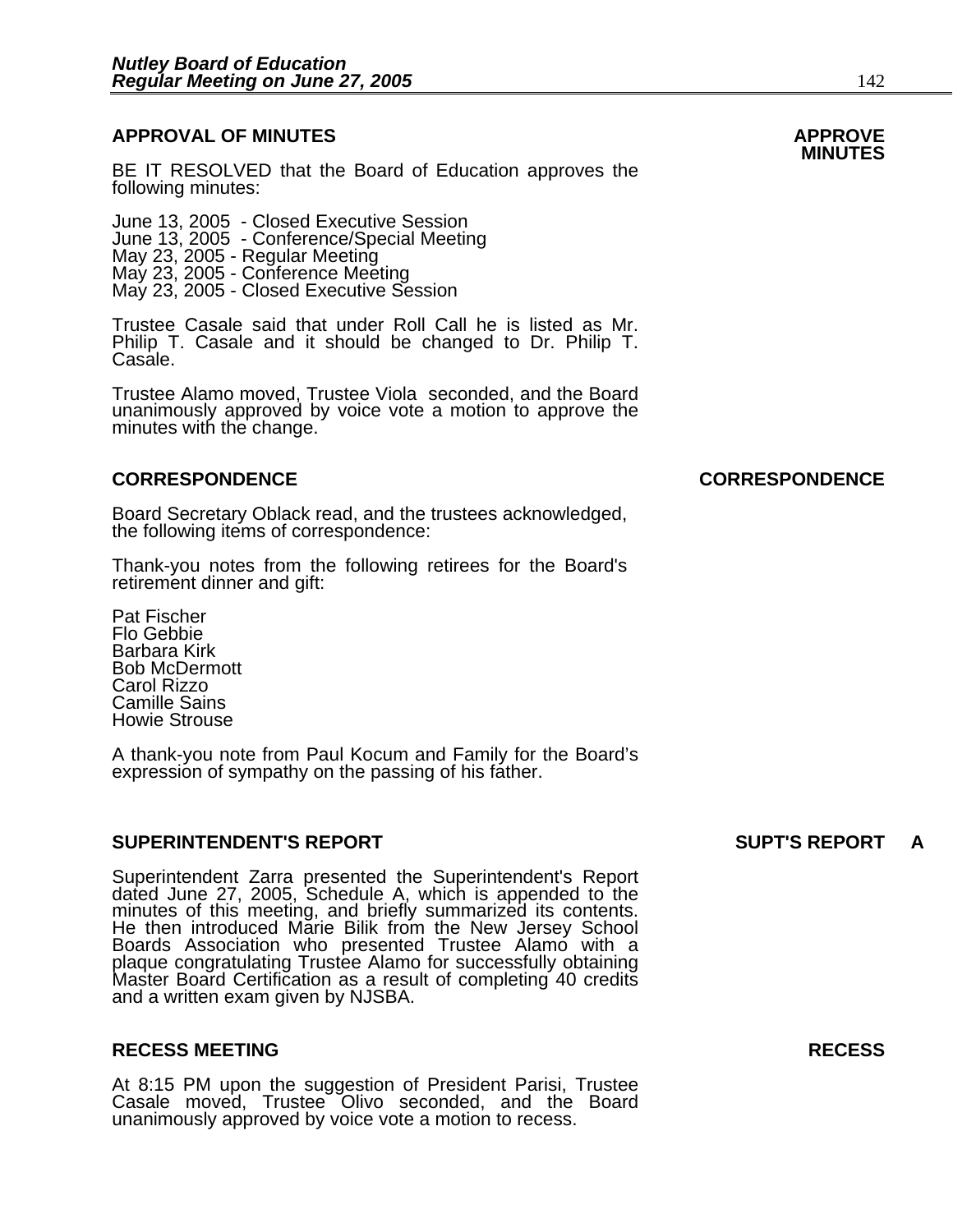#### **RECONVENE MEETING RECONVENE**

At 8:20 PM Trustee Del Tufo moved, Trustee Casale seconded, and the Board unanimously approved by voice vote a motion to reconvene the open public meeting.

#### **BOARD SECRETARY'S REPORT**

Board Secretary Oblack spoke about the meeting with the Department of Éducation regarding the Franklin Middle School<br>project. He also spoke about the two proposals that the Board<br>will receive from food service management companies.

A discussion ensued among the Board regarding the food service management proposals and our current cafeteria program.

#### **COMMITTEE REPORTS REPORTS**

Trustee Olivo - Alternate Funding Committee

Trustee Alamo

Trustee Moscaritola - Ad Hoc Residency Committee

- Trustee Del Tufo Facilities Committee Park Oval Committee
- Trustee Alamo Academic Committee
- Trustee Reilly Special Ed Ad Hoc Committee

### HEARING OF CITIZENS (Resolutions Only) HEARING OF<br>CITIZENS

None

#### **SUPERINTENDENT'S RESOLUTIONS SUPT'S**

Trustee Viola moved, and Trustee Alamo seconded, a motion that the Board approves the Superintendent's Resolutions numbers 1 through 23 as listed below.

The Superintendent's Resolutions 1 through 23 were approved by roll call vote with the following exception:

1. Trustee Viola voted No on Resolution 3 – Abolish Position – The Triad Team.

**BOARD SECRETARY'S** 

**COMMITTEE** 

## **RESOLUTIONS**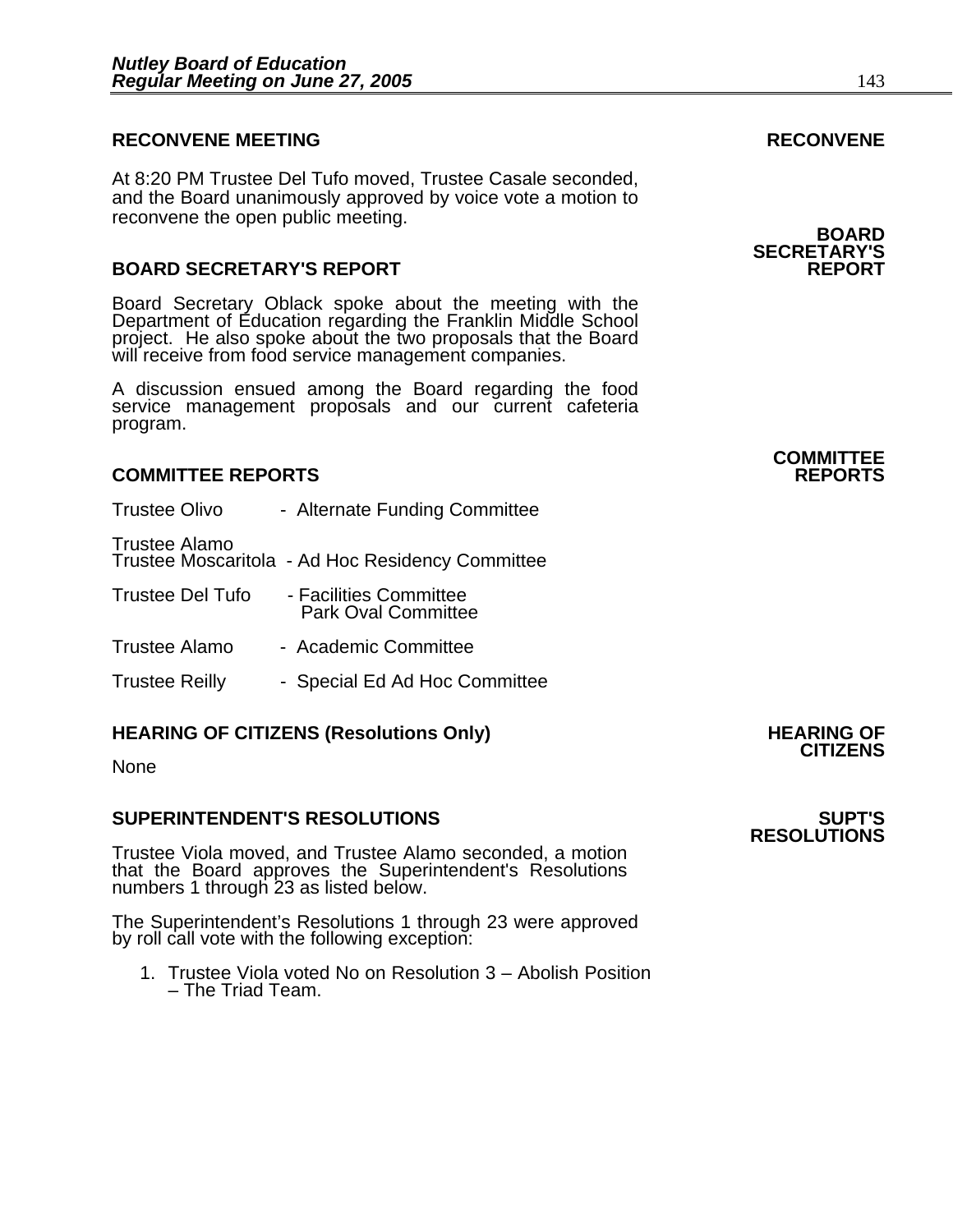#### 1. RESIGNATIONS – Teachers **TEACHERS**

BE IT RESOLVED that the Board of Education accepts the resignation of the following teachers, effective July 1, 2005:

| <b>Heather Bobrowski</b> | -District Social Worker      |
|--------------------------|------------------------------|
| Doris Dean               | -High School Science Teacher |
| Eleni Koukoularis        | -High School Science Teacher |

#### 2. **RESIGNATIONS – Athletics ATHLETICS**

BE IT RESOLVED that the Board of Education approves the resignation of the following coaches:

| Sarah Misner | -Head Girls Basketball Coach  |
|--------------|-------------------------------|
|              | -Assistant Girls Soccer Coach |
| Eric Puzio   | -Assistant Football Coach     |
| Gerald Ryan  | -Assistant Football Coach     |

#### 3. **ABOLISH POSITION – The Triad Team**

BE IT RESOLVED that the Board of Education approves the elimination and abolishment of the position of the Triad Team, effective July 1, 2005.

#### 4. **AMENDING RESOLUTION – Reappointments – AMEND Professional Staff**

BE IT RESOLVED that the Reappointments – Professional Staff Schedule E, adopted at the May 23, 2005 Board Meeting, be amended to reflect the following changes:

| Donna Ellis            | -from part-time to full - \$70,867 |
|------------------------|------------------------------------|
| <b>Tracy McCormick</b> | -from part-time to full - \$58,139 |

#### **5. APPOINTMENTS - Professional Staff**

BE IT RESOLVED that the Board of Education approves the<br>appointment of the personnel listed below for the 2005-06<br>school year, effective September 1, 2005 in accordance with the 2005-06 Teachers' Salary Guide:

| <b>Name</b>                      | <b>Degree</b> | <b>Step</b> | <b>Salary</b>    |
|----------------------------------|---------------|-------------|------------------|
| <b>Daniel DiCristo</b>           | B.A.          | 6           | \$40,500         |
| <b>Susan Dingwell</b>            | B.A.          | 14          | 26,776(p/t 5)    |
| Rebecca Fine<br>Deanna Fredricks | B.A.<br>B.A.  | 6<br>6      | 40,500<br>40,500 |
| Johanna Hungler                  | $B.A.+15$     | 8           | 44,300           |
| <b>Kimberly Rusert</b>           | $M.A.+30$     | 10          | $26,686$ (p/t 5) |

## **RESIGNATIONS**

## **ABOLISH**

# **PROF. STAFF**

**APPOINT<br>PROF. STAFF** 

## **RESIGNATIONS**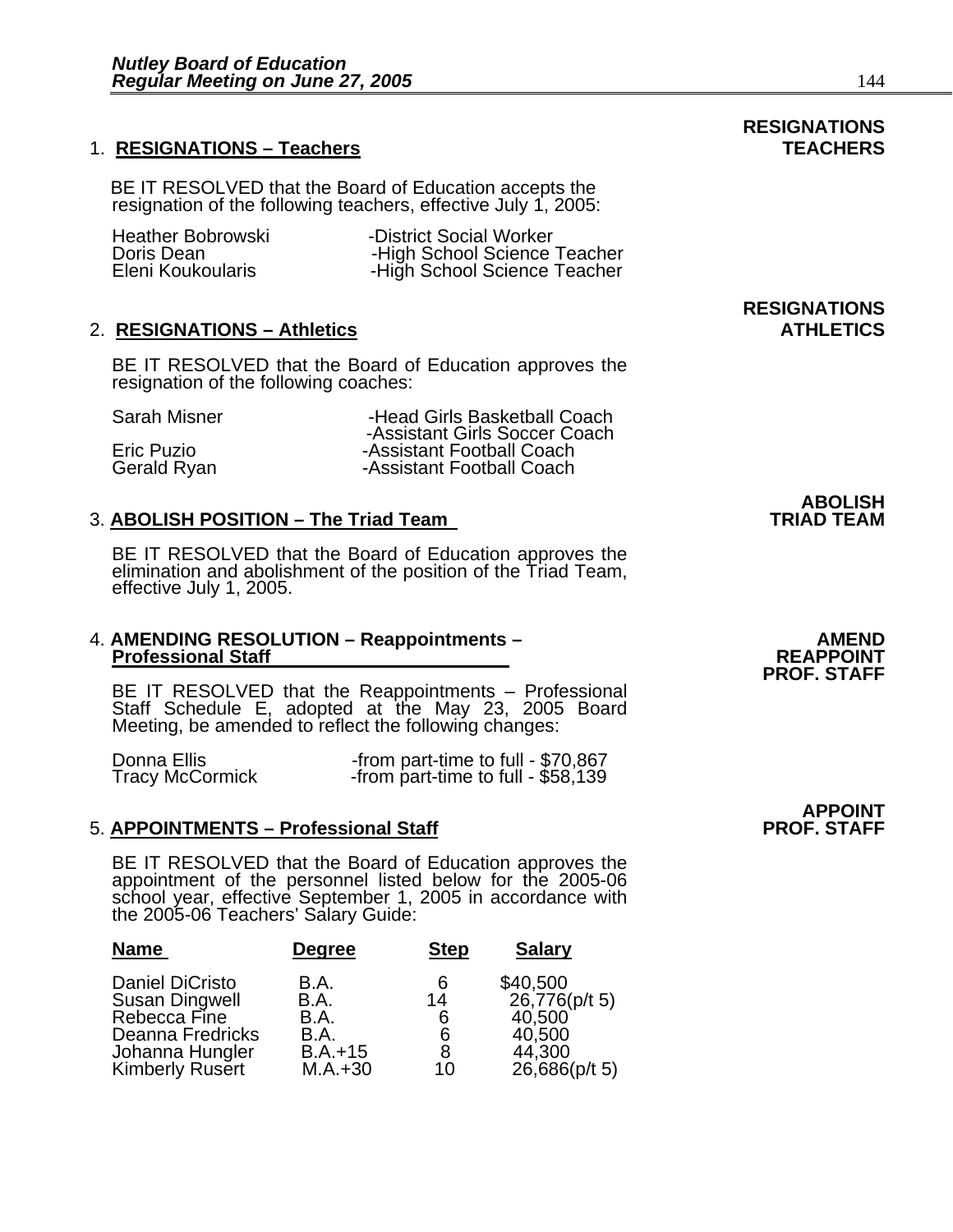#### 6. **APPOINTMENTS - Computer Technicians**

BE IT RESOLVED that the Board of Education approves the appointment of the personnel listed below for the 2005/06 school year, effective July 1, 2005:

#### **Name**

Michael Foglio \$35,000<br>David Steiner 35,000 David Steiner

### 7. **APPOINTMENT – ATHLETICS ATHLETICS**

BE IT RESOLVED that the Board of Education approves the<br>appointment of Miss Noelle Orsini as Head Tennis Girls Coach at the salary of \$3,796 Step 1, and Head Tennis Boys Coach at the salary of \$3,796 Step 1, for the 2005-06 school<br>year, in accordance with the 2005-06 Athletic Salary Guide.

#### 8. **APPOINTMENTS – Summer Employment**

BE IT RESOLVED that the Board of Education approves the following personnel be permitted to work during the summer of 2005 as follows:

Nancy Kehayes – K-12 Coordinator of Business/Technical **Education** Coordinate the transition with Business, Fine and Industrial

Arts and Technology:

Nancy Kehayes 15 days (per diem rate) \$7,588.80

Michael Kearny – Business/CISCO Networking Teacher Training with Ian Viemeister

Michael Kearny 10 days (per diem rate) \$2,513.90

#### 9. **APPOINTMENTS – Special Education Summer Program**

BE IT RESOLVED that the Board of Education approves the appointments of the following personnel for the 2005 Special Education Summer Program:

Jill Sarubbi Teacher \$2,012

| Francine Lambrochino | Aide | \$13.25 (per hour) |
|----------------------|------|--------------------|
| Jarrad Nardiello     | Aide | 13.25 (per hour)   |

### **APPOINTMENTS PROGRAM**

## **APPOINT**

# **APPOINT**

**EMPLOYMENT** 

### **APPOINT<br>COMPUTER TECHS**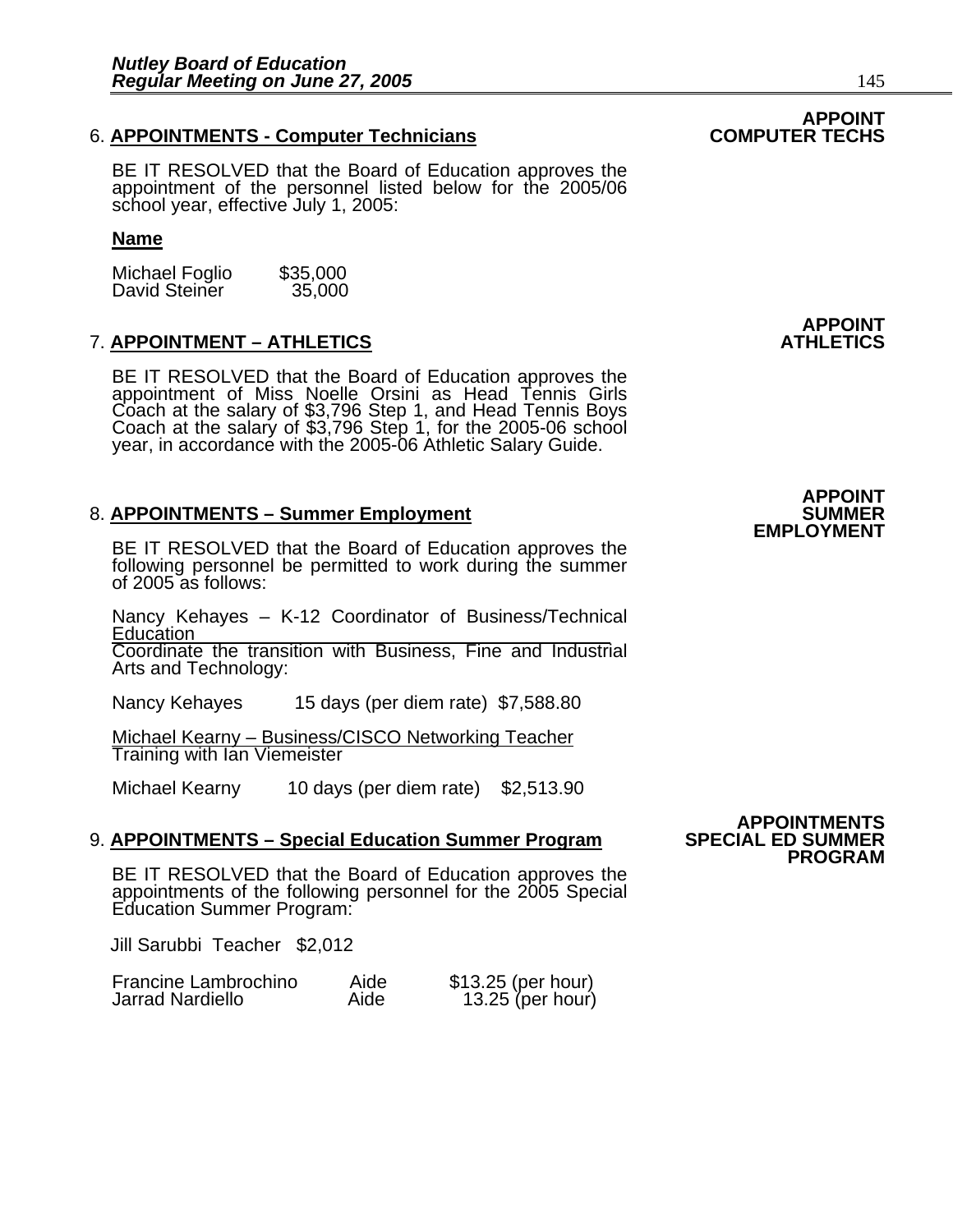#### **10. APPOINTMENTS – Basic Skills Summer Enrichment Program ENRICHMENT PROG.**

| Gina Tucci        | <b>Permanent Substitute</b> | \$750 |
|-------------------|-----------------------------|-------|
| <b>Betsy Hall</b> | Aide                        | 250   |
| Danielle Irwin    | Aide                        | 250   |
| Michael Knierim   | Aide                        | 250   |

#### **11. APPOINTMENT OF CUSTODIAN OF RECORDS**

BE IT RESOLVED that in accordance with the New Jersey Open Public Records Act, the Board of Education designates its Business Administrator/Board Secretary as the person to be responsible as the Custodian of Government Records, for the 2005-06 school year.

#### 12. **APPOINTMENTS – Video Taping**

BE IT RESOLVED that the Board of Education approves the following student appointments for the taping of the Board Meetings for the 2005-06 school year at a salary rate of \$7.50 per hour:

Denis Atlic Karen Johnson Matthew McQuillen Michelle Wlosek

#### **13. APPOINTMENTS - Summer Custodial Employment**

BE IT RESOLVED that the Board of Education approves the following personnel to be employed as summer custodial and grounds employees for the summer of 2005:

Step Hourly Rate

|                    | ごい | .      |
|--------------------|----|--------|
|                    |    |        |
| Matthew Ciancimino |    | \$7.50 |
| Nicholas Longo     |    | 7.50   |

## **14. APPOINTMENT –MEDICAL DIRECTOR – EXTENDED DAY<br>PROGRAM**

BE IT RESOLVED that the Board of Education approves the appointment of Dr. Barry Prystowsky as Medical Director of the Extended Day Program for July and August, 2005 and for the 2005-06 school year, at a stipend of \$5,000.

### **APPOINT<br>.MEDICAL DIR EXTENDED DAY**

**APPOINT SUMMER** 

# **APPOINTMENTS**

**APPOINT<br>CUSTODIAN OF RECORDS** 

### **APPOINT<br>VIDEO TAPING**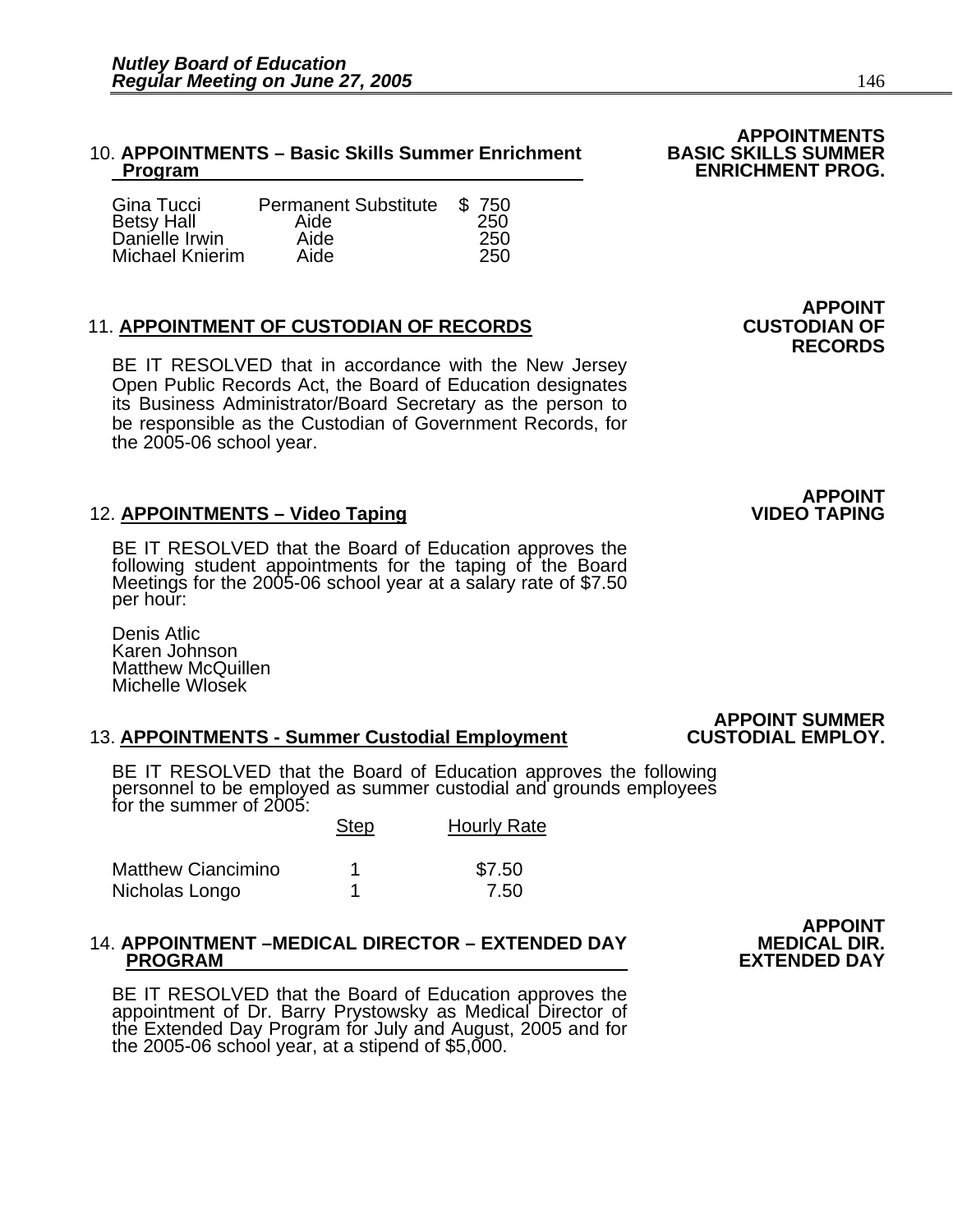#### 15. **EXTENDED SCHOOL YEAR PROGRAM - SUMMER 2005**

BE IT RESOLVED that the Board of Education approves the Extended School Year Program, listed on the attached Schedule B, for the summer of 2005.

#### **16. REAPPOINTMENTS - District-Wide Personnel**

BE IT RESOLVED that the Board of Education approves the reappointments of the district-wide personnel for the school year 2005-2006 listed on Schedule C at the salaries indicated.

#### **17. REAPPOINTMENTS - Executive Secretaries**

BE IT RESOLVED that the Board of Education approves the reappointments of the executive secretaries for the school year 2005-2006 listed on Schedule D at the salaries indicated.

#### **18. REAPPOINTMENTS – Transportation Personnel**

BE IT RESOLVED that the Board of Education approves the reappointment of the transportation personnel listed on the attached Schedule E for the 2005-06 school year at the salaries to be agreed upon on conclusion of salary negotiations. In the interim between July 1 and the time said negotiations are successfully concluded, the 2004-05 salaries shall be paid.

#### **19. BUILDINGS & GROUNDS SUBSTITUTES**

BE IT RESOLVED that the Board of Education approves the following buildings and grounds substitutes for the 2005-06 school year:

Raymond Adams Richard Bolcato, Jr. Anthony Casale Ronald Cundiff Frank Fochesato

#### **20. CAFETERIA SUBSTITUTES**

BE IT RESOLVED that the Board of Education approves the following cafeteria substitutes for the 2005-06 school year:

Barbara Bartell Lillian Darby Diane De Kneipp Maria Depiro Jenny Esposito Ellen Fucetola

### **EXTENDED DAY**

## **REAPPOINT C**

**REAPPOINT D** 

## **REAPPOINT E**<br>TRANS. PERSONNEL

**B&G** 

**CAFETERIA**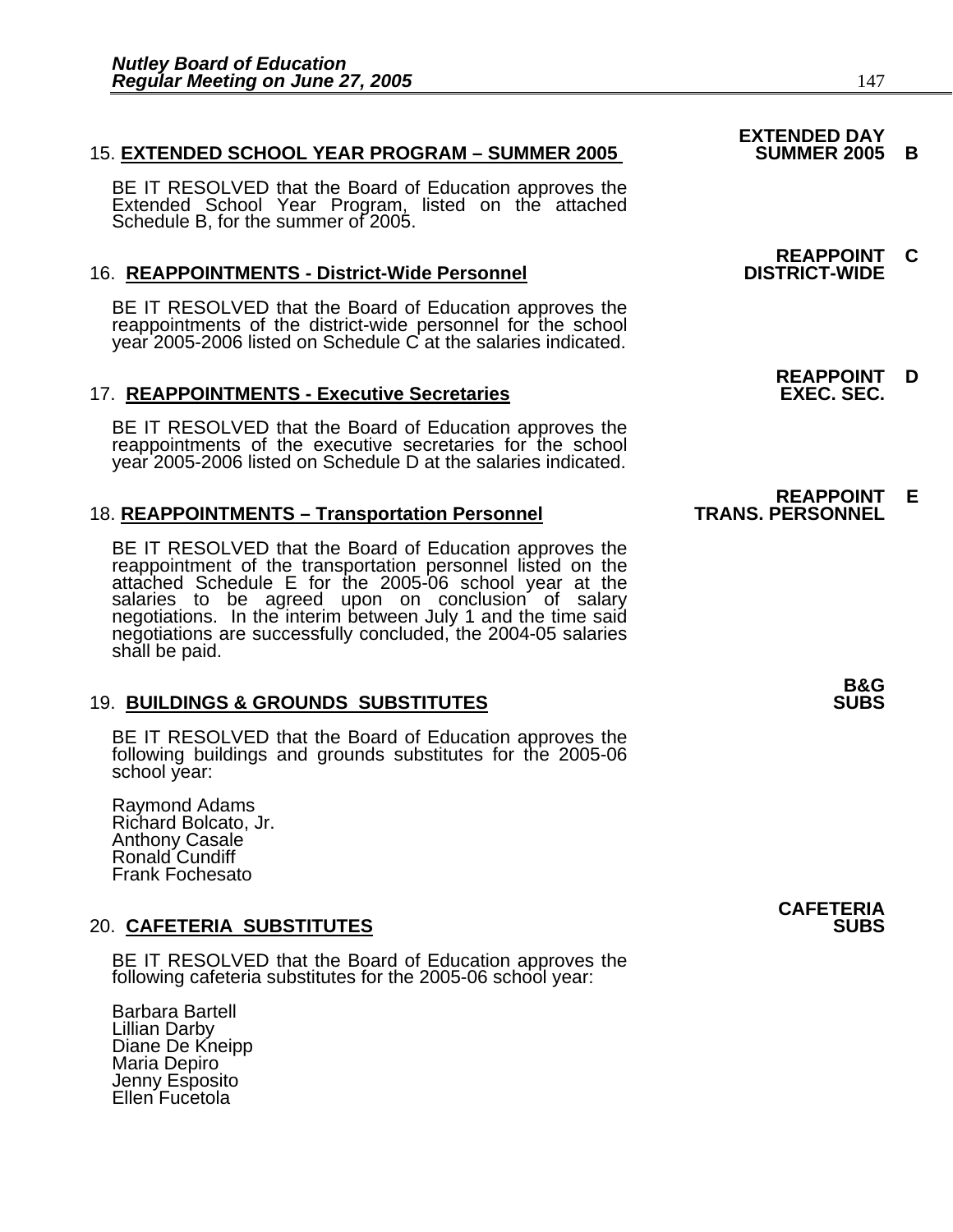Agata Mastroposqua Debra Rilli Dolly Ross Carol Salvatoriello Jennie Stevens

#### **21. EXTRA COMPENSATION**

BE IT RESOLVED that the Board of Education approves the following personnel be paid extra compensation in the amounts indicated for services rendered:

#### **HEALTH DYNAMICS CLASSES - Month of May and June, 2005**

Rose Cioffi **\$500.00** 

#### **PAYMENT FOR PROCTORING OF AP EXAMS – May 2, 3, 5, 6, 9 and 12, 2005**

Esther Bearg \$1,200.00

#### **PAYMENT FOR EXTRA-CURRICULAR ACTIVITIES – January – June, 2005 (1/2 year)**

Lisa Cassilli **\$** 251.50

#### **PAYMENT FOR P.T.O. ATTENDANCE – December 5, 7, 2004, April 5, 21, May 10, 15, 17 and 25, 2005**

| Kathleen Bimbi | \$138.56 |
|----------------|----------|
| Rachel Klem    | 346.40   |
| Pamela Struble | 285.78   |

#### **PAYMENT FOR AFFIRMATIVE ACTION COMMITTEE – October 14, 2004**

| <b>Grayce Berk</b>         | 28.79 |
|----------------------------|-------|
| <b>Kathleen Cullity</b>    | 28.79 |
| Cynthia DeBonis            | 28.79 |
| Iɗa Ferrara                | 28.79 |
| Diane Giangeruso           | 28.79 |
| Gail Kahn                  | 28.79 |
| Jerilyn Margulies          | 28.79 |
| Nikola Markovic            | 28.79 |
| Marietta O'Brien           | 28.79 |
| Robert O'Dell              | 28.79 |
| Maria Papaleo              | 28.79 |
| <b>Michael Robinson</b>    | 28.79 |
| James Ryan                 | 28.79 |
| <b>Phillip Siculietano</b> | 28.79 |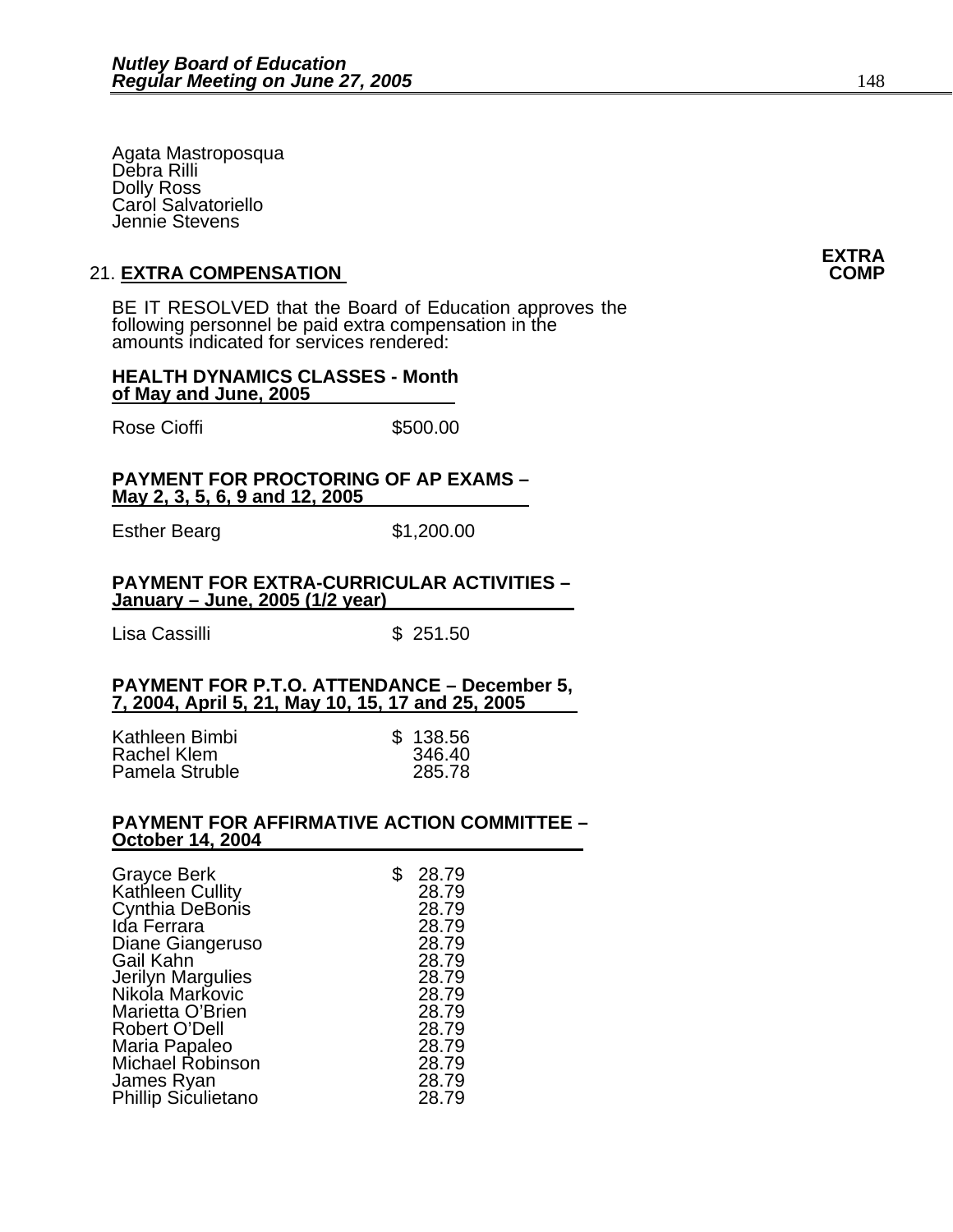#### **PAYMENT FOR AFFIRMATIVE ACTION COMMITTEE – March 25 and June 8, 2005**

| Grayce Berk                | S | 43.19 |
|----------------------------|---|-------|
| Kathleen Cullity           |   | 43.19 |
| Cynthia DeBonis            |   | 43.19 |
| Díane Giangeruso           |   | 43.19 |
| Gail Kahn                  |   | 43.19 |
| James Ryan                 |   | 43.19 |
| <b>Phillip Siculietano</b> |   | 43.19 |

#### **PAYMENT FOR EARLY ADMISSION TESTING – May 14, 2005**

| <b>Mary Balitsos</b>    | \$236.00 |
|-------------------------|----------|
| Donald DiGiovine        | 265.20   |
| <b>Sarah Fredericks</b> | 138.68   |
| Susan Furnari           | 256.92   |
| Barbara Hirsch          | 276.48   |
| Mari Konn               | 257.40   |
| Keiko Ohtaka            | 257.40   |
| Stephen Parigi          | 257.40   |
| Michele Symē            | 216.28   |
| Robert Topolski         | 265.20   |

#### **PAYMENT FOR MENTORING NOVICE TEACHERS – 2003-04 and 2004-05 school year**

| Kent Bania             | \$712.00 |
|------------------------|----------|
| Cynthia DeBonis        | 391.00   |
| Michele Ferraro        | 195.50   |
| Joyce Healy            | 195.50   |
| Hannah Hungler         | 391.00   |
| Paula Kasner           | 712.00   |
| Vicki Latka            | 391.00   |
| Leann Martin (2003-04) | 566.00   |
| Dennis McPartland      | 391.00   |
| Mary Anne Perrotta     | 391.00   |
| Peggy Rucinski         | 712.00   |
| Joseph Tagliareni      | 391.00   |

#### **PAYMENT FOR SUPERINTENDENT'S ADVISORY COUNCIL – October 12, 2004 – June 13, 2005**

| Amelia Cerisano                       | \$225.40 |
|---------------------------------------|----------|
| <b>Rose Cioffi</b>                    | 193.20   |
| <b>Lillian DeFilippis</b>             | 257.60   |
| Loretta Douglas                       | 257.60   |
| <b>Tracy Egan</b>                     | 225.40   |
| Jill Freedman                         | 257.60   |
| Margaret Fuccello<br>Patricia Griffin | 257.60   |
|                                       | 257.60   |
| Suzanne Hagert                        | 193.20   |
| Paula Lee                             | 257.60   |
| <b>Sally Magin</b>                    | 161.00   |
| Deborah Schop                         | 225.40   |
| David Sorensen                        | 161.00   |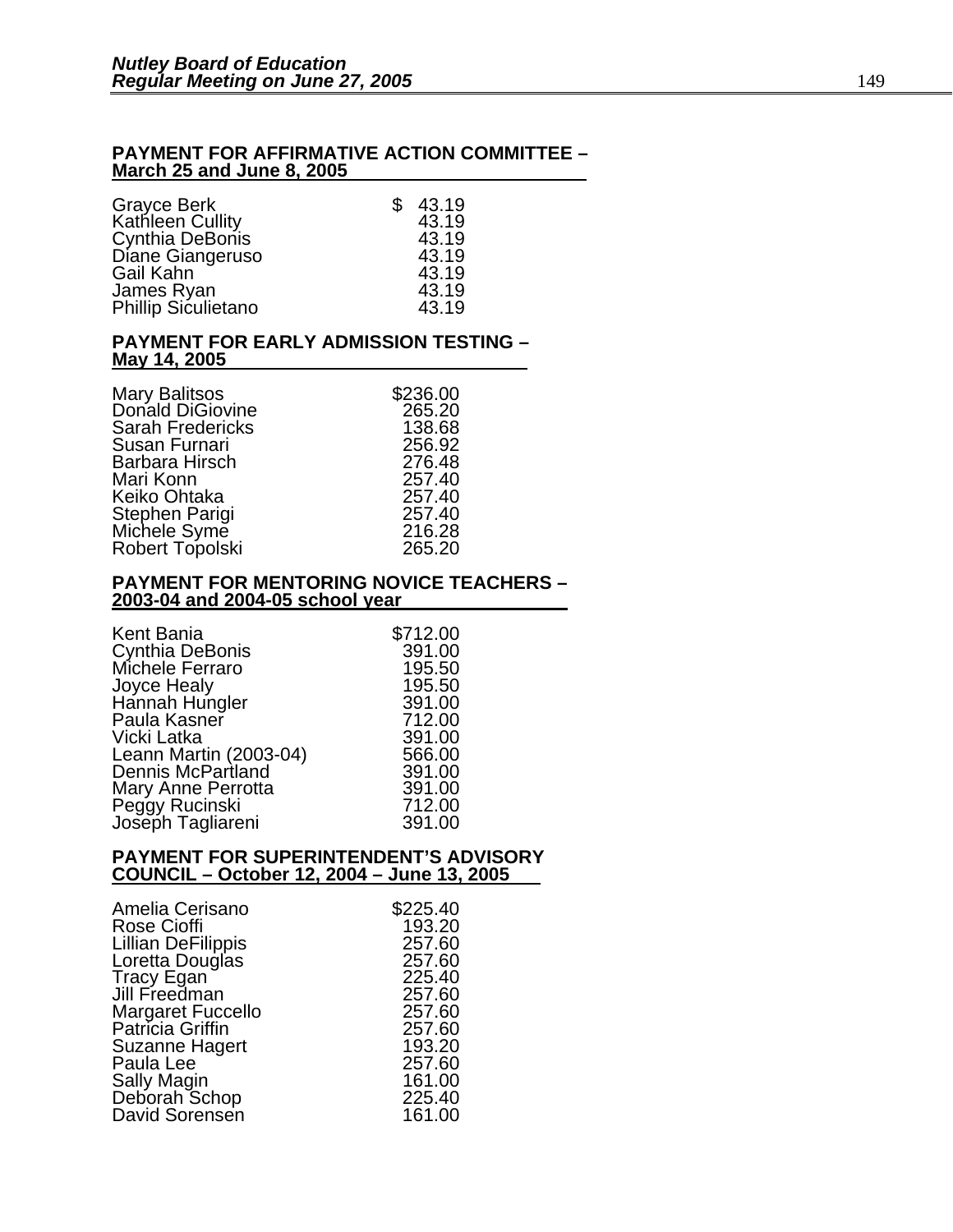#### **PAYMENT FOR CUSTODIAL COMMITTEE MEETING – JUNE 1, 2005**

| <b>Steven Farese</b>         | 30.00 |
|------------------------------|-------|
| <b>Allan Heinis</b>          | 30.00 |
| Lawrence T. Koster           | 30.00 |
| <b>Christopher Weinstein</b> | 30.00 |

#### **CENTRAL DETENTION COVERAGE – May, 2005**

#### **High School**

| Megan Hardie                     | \$93.85 |
|----------------------------------|---------|
| Jenifer Hecht                    | 56.31   |
| AnnMarie Kowalski                | 56.31   |
| Carol LoCurcio                   | 18.77   |
| Marcellino Marra (H.S./Franklin) | 18.77   |
| Leann Martin                     | 18.77   |
| <b>Lawrence Mitschow</b>         | 37.54   |
| Joseph Simko                     | 281.55  |
| Lisa Vallo                       | 93.85   |
|                                  |         |

#### **Franklin School**

| Joseph Cappello   | 131.39 |
|-------------------|--------|
| Tracy Egan        | 187.70 |
| Louis Manganiello | 56.31  |

#### **SATURDAY MORNING SUSPENSIONS – May, 2005**

#### **High School**

| <b>Robert Harbison</b>           | \$78.45 |
|----------------------------------|---------|
| Marcellino Marra (H.S./Franklin) | 156.90  |
| Lawrence Mitschow                | 78.45   |
| Lisa Vallo                       | 156.90  |

#### **Franklin School**

Louis Manganiello 78.45

#### **22. TRANSFER OF PERSONNEL**

BE IT RESOLVED that the Board of Education approves, upon the recommendation of the Superintendent of Schools, the following transfers:

| <b>Name</b>                       | <b>From</b>                      | To              |
|-----------------------------------|----------------------------------|-----------------|
| Donna Ellis<br><b>ESL Teacher</b> | Radcliffe/Yantacaw Franklin/H.S. |                 |
| Nicholas Norcia                   | Special ED.<br>H.S. Teacher      | LDTC (District) |

## **TRANSFER**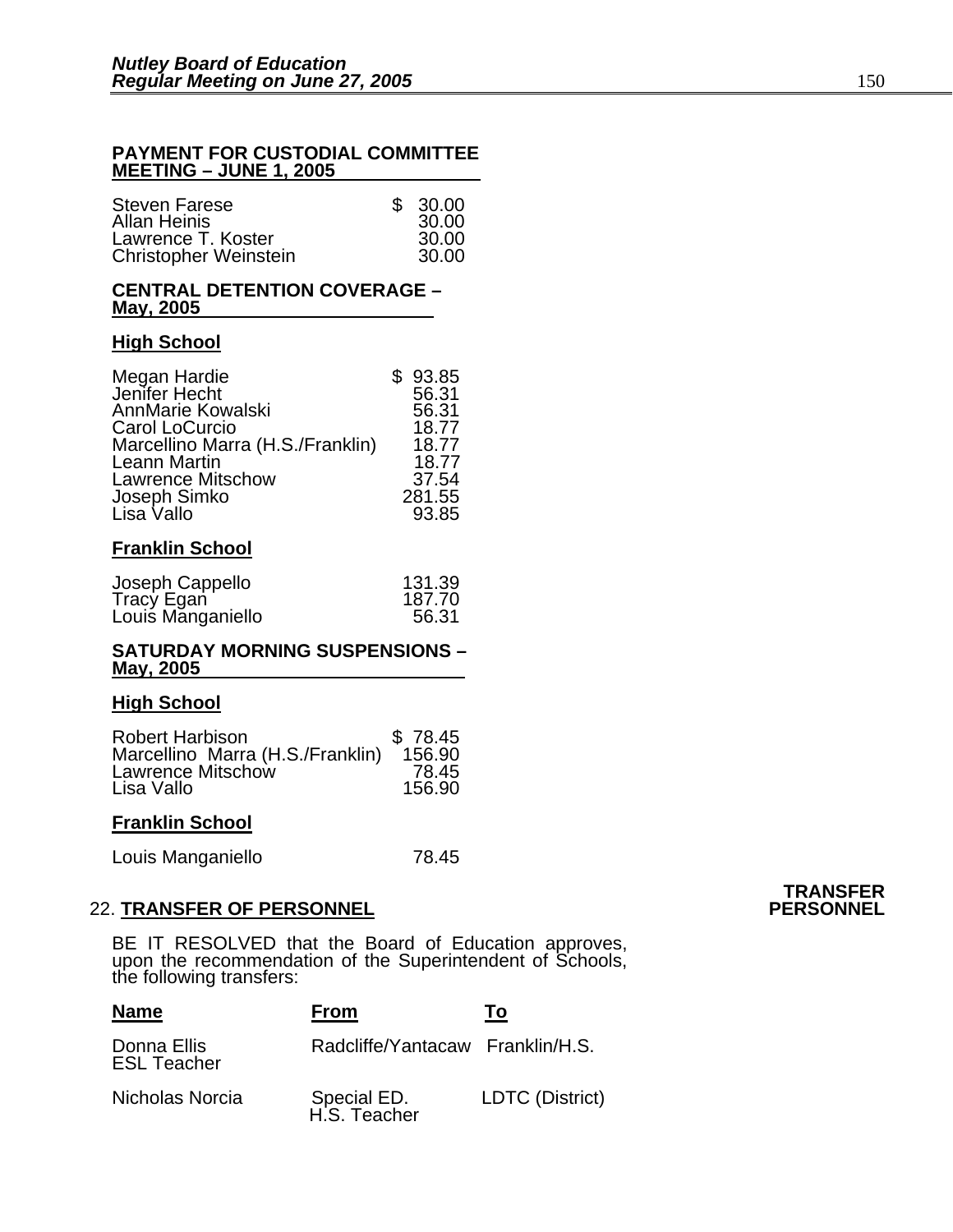| <b>Phyllis Battoglia</b><br>Secretary | <b>High School</b>     | <b>Franklin School</b> |                  |
|---------------------------------------|------------------------|------------------------|------------------|
| Patricia Wowkanyn<br>Secretary        | <b>Franklin School</b> | <b>High School</b>     | <b>AGREEMENT</b> |

#### 23. **MEMORANDUM OF AGREEMENT WITH LAW LAW ENFORCEMENT OFFICIALS**

BE IT RESOLVED that in accordance with the N.J.A.C. 6:29- 10.1 et seq., the Board approves the Memorandum of Agreement and Addenda between Education and Local and County Law Enforcement Officials, and

BE IT FURTHER RESOLVED that this Agreement and Addenda be forwarded to the County Superintendent of Schools for approval.

#### 24. **APPOINTMENTS – High School Vice Principal**

Trustee Del Tufo moved, and Trustee Casale seconded, the following resolution. Upon being put to a roll call vote the resolution was approved.

BE IT RESOLVED that the Board of Education approves the<br>appointment of Mrs. Anne Starace as high school vice principal<br>for the 2005-06 school year, effective July 1, 2005, at the<br>annual salary of \$116,042, M.A.+30 Step 8 (

#### 25. **APPOINTMENTS - Professional Staff**

Trustee Casale moved, and Trustee Moscaritola seconded, the following resolution. Upon being put to a roll call vote the resolution was approved.

BE IT RESOLVED that the Board of Education approves the appointment of Mrs. Margaret Brodowski school nurse for the 2005-06 school year, effective September 1, 2005 at the annual salary of \$44,500, M.A. Step 7, in accordance with the 2005-06 Teachers' Salary Guide.

#### 26. **APPPOINTMENT – Summer Employment**

Trustee Reilly moved, and Trustee Moscaritola seconded, the following resolution. Upon being put to a roll call vote the resolution was approved.

BE IT RESOLVED that the Board of Education approves the following personnel be permitted to work during the summer as Residency Officer in charge of the Re-registration Program:

Natale Ferrara \$25.00 per hour

**WITH** 

**APPOINT HS** 

### **APPOINT<br>PROF. STAFF**

**APPOINT<br>SUMMER EMPLOYMENT**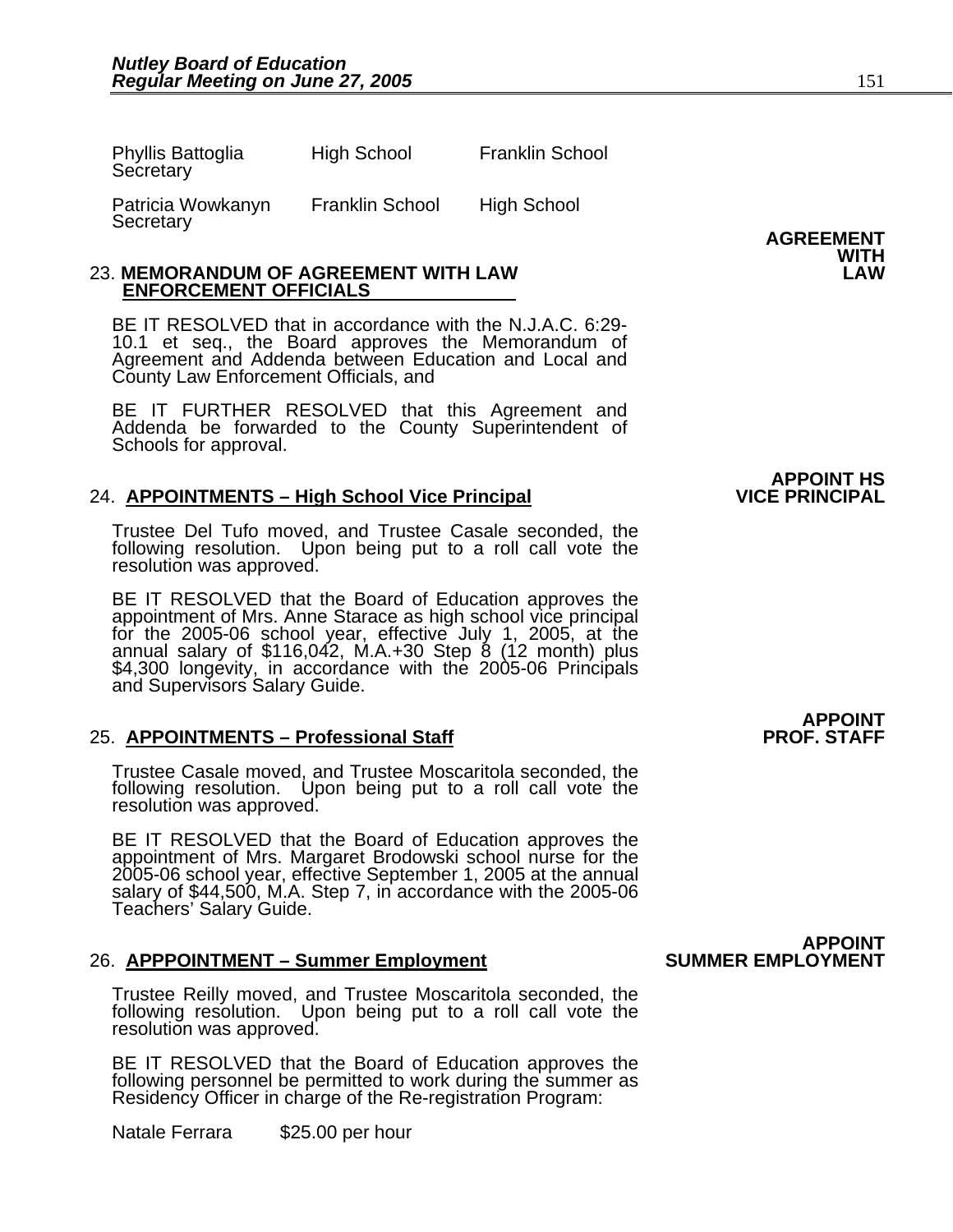#### **27. TRANSFER OF PERSONNEL**

Trustee Restaino moved, and Trustee Alamo seconded, the following resolution. Upon being put to a roll call vote the resolution was approved.

BE IT RESOLVED that the Board of Education approves, upon the recommendation of the Superintendent of Schools, the following transfer:

| Name | From |  |
|------|------|--|
|      |      |  |

Rita Alfaro Yantacaw Lincoln

### 28. **NUTLEY BOARD OF EDUCATION'S POSITION NBOE POSITION ON CROSSING GUARDS' SURVEY ON CROSSING GUARDS**

Trustee Casale moved, and Trustee Moscaritola seconded, the following resolution. Upon being put to a roll call vote the resolution was approved with the following exception:

1. Trustee Olivo voted No.

WHEREAS the Nutley Board of Education desires to ensure the continued safety of all children of the school district, and

WHEREAS the Board believes additional time is required for the Department of Public Safety of the Township of Nutley to effectively conduct further reviews at key intersections, as well as to educate and prepare children for the transition to fewer guarded intersections, and

WHEREAS the Nutley Board of Education requires additional time to prepare children and parents for the transition to fewer guarded intersections, and

WHEREAS the Board has no legal authority to hire crossing guards, assign them to posts, nor determine the size of work force, and

WHEREAS the Board received its official notification of the Department of Public Safety's intention to reduce the number of guards by 16 on March 28, 2005 in a Superintendent's report, and

WHEREAS the Board neither agrees with the methods used in the Pennoni Engineering study nor with the conclusion of the study nor had any input or any prior notice of said study.

NOW, THEREFORE, BE IT RESOLVED that the Nutley Board<br>of Education strongly urges the Department of Public Safety of<br>the Township of Nutley to reconsider its position and to<br>continue to employ crossing guards at all 44 curr

## **TRANSFER**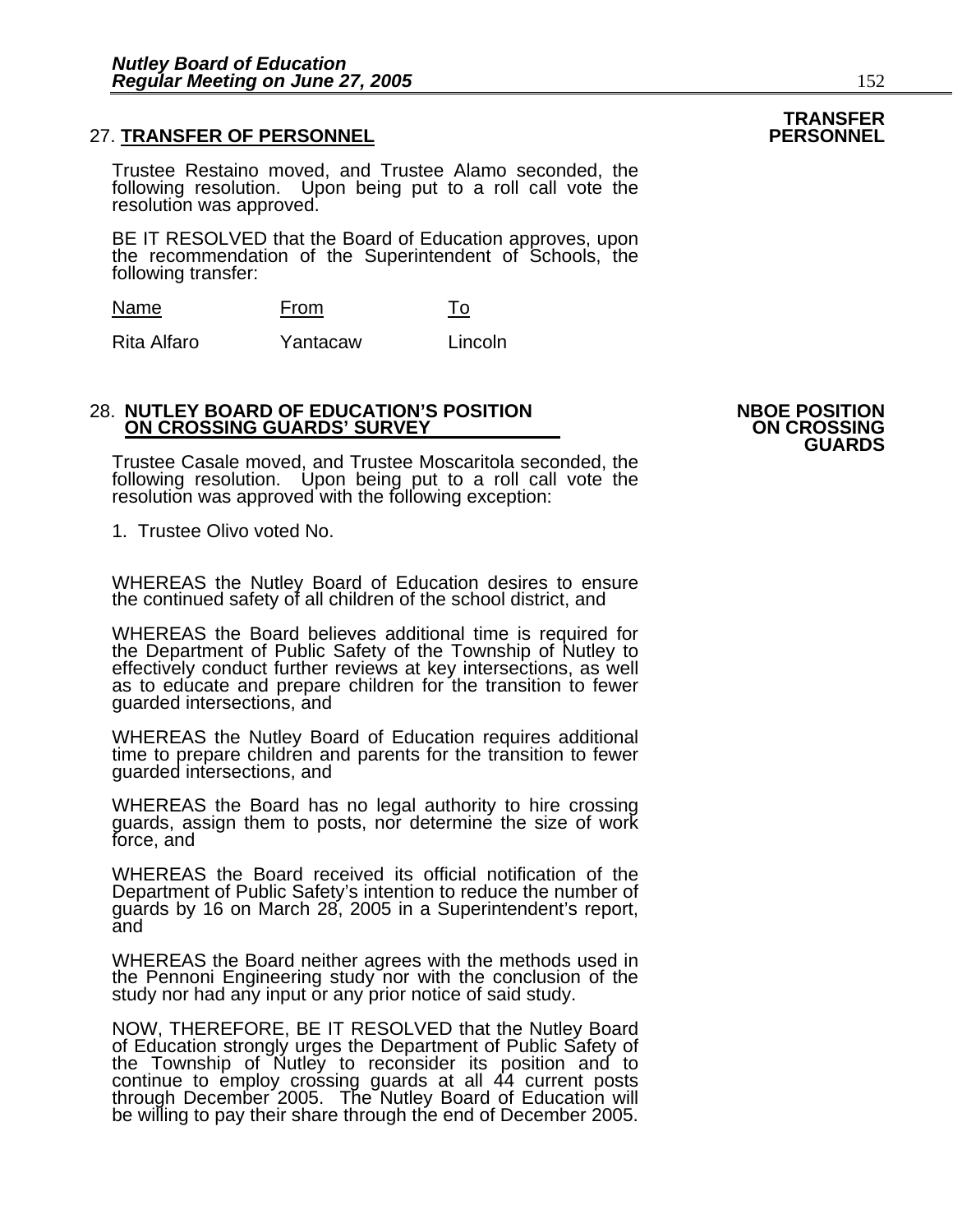### **BOARD SECRETARY'S RESOLUTIONS** SECRETARY'S

Trustee Moscaritola moved, and Trustee Viola seconded, a motion that the Board approves the Board Secretary's Resolutions numbers 1 through 11 as listed below.

The Board Secretary's Resolutions 1 through 11 were unanimously approved by roll call vote.

### **1. SECRETARY & TREASURER'S REPORT**

BE IT RESOLVED that the Board of Education approves the acknowledgement and acceptance of the reports of the Board<br>Secretary (Appendix A) and Treasurer of School Monies (Appendix B) for the period ending May 31, 2005.

#### **2. CERTIFICATION OF MAJOR ACCOUNT FUND STATUS**

BE IT RESOLVED that the Nutley Board of Education certifies that as of May 31, 2005, after review of the Secretary's monthly financial report (Appropriations section) and upon consultation with the appropriate district officials, to the best of its knowledge no major account or fund has been over-expended in violation of NJAC 6A:23-2.11(b) and that sufficient funds are available to meet the district's financial obligations for the remainder of the fiscal year. (Major accounts are General Fund and Debt Service.)

3. BILLS AND MANDATORY PAYMENTS<br>BE IT RESOLVED that the Board of Education approves the **PAYMENTS** payment of bills and mandatory payments dated June 27, 2005 in the total amount of \$4,540,072.38 (Appendix C).

#### 4. **REQUESTS FOR USE OF SCHOOL BUILDINGS AND BUILDINGS D GROUNDS** AND GROUNDS

BE IT RESOLVED that the Board of Education approves the requests for the use of school buildings and grounds (Appendix D), that conform to the rules and regulations set by the Board of Education.

5. **TRANSFER SCHEDULE**<br>BE IT RESOLVED that the Board of Education approves, in **SCHEDULE** compliance with NJAC 6A:23-2.11(c)3ii, and NJSA 18A:22-8-1, the transfers in the 2004-05 budget dated June 27, 2005 in the amount of \$542,744 as appended (Appendix E).

### **BOARD RESOLUTIONS**

### **SECY. & TREAS. A**

### **CERTIFICATION<br>MAJOR ACCOUNT FUND STATUS**

| <b>BILLS &amp;</b> |
|--------------------|
| <b>MANDATORY</b>   |
| <b>PAYMENTS</b>    |

**USE OF**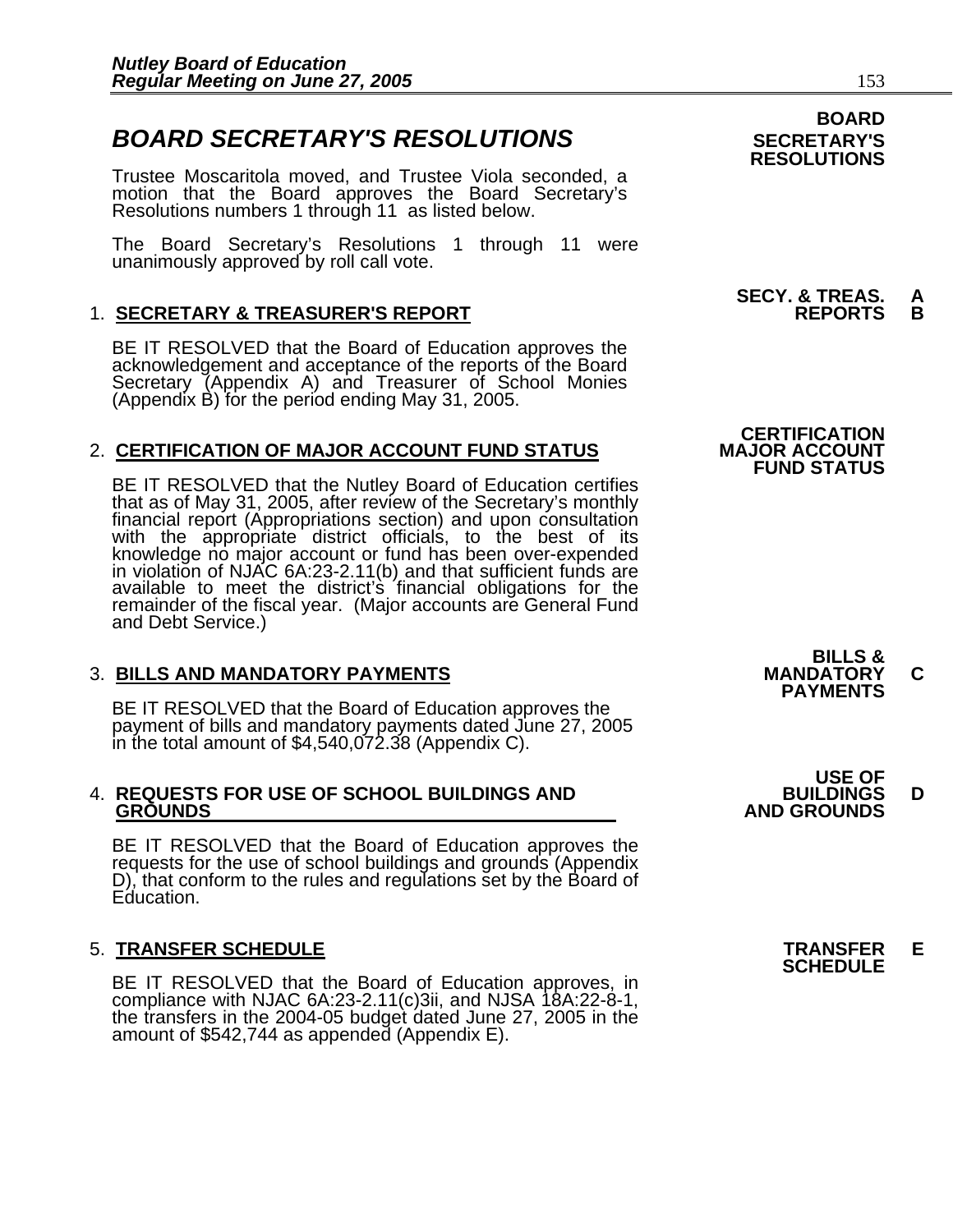#### 6. **BUS BIDS BIDS**

WHEREAS, bids for one (1) 2006 Type B 24 Passenger and one (1) 2006 Type A 16 passenger Gas Engine School Buses were advertised on June 11, 2005 and

WHEREAS, sealed bids were publicly opened and read aloud on June 23, 2005, at 2:00 p.m. in the office of the Business Administrator/Board Secretary and

WHEREAS, the following bids for outright purchase were received in the following amounts:

| <b>Arcola Bus Sales</b><br>Carlstadt, NJ | \$78,214.00 (total 2 buses)<br>16 Passenger \$ 38,532.00<br>24 Passenger \$39,682.00 |
|------------------------------------------|--------------------------------------------------------------------------------------|
| <b>AM Tran Sales</b><br>Carlstadt, NJ    | \$81,761.00 (total 2 buses)<br>16 Passenger \$39,962.00<br>24 Passenger \$41,799.00  |
|                                          | and                                                                                  |

WHEREAS, the bid of Arcola Bus Sales meets all specifications, and is therefore the lowest responsible bidder,

NOW, THEREFORE, BE IT RESOLVED that the Board of Education approves the award of contracts for the five-year lease/purchase of one 2006 Type "B" 24 Passenger and one (1) 16 Passenger Gas Engine School buses to Arcola Bus Sáles, Carlstadt̃, NJ at their̃ purchase price of \$78,214.00 for<br>two buses.

#### 7. **ESTABLISH TUITION RATES FOR THE 2005-06 RATES SCHOOL YEAR**

BE IT RESOLVED that the Nutley Board of Education approves the tuition rates for out-of-district students attending Nutley schools for the 2005-06 school year be established as follows:

#### **Grade**

| Kindergarten              | \$7,457 |
|---------------------------|---------|
| $1 - 5$                   | 9,124   |
| 6-8                       | 9,390   |
| $9 - 12$                  | 9,188   |
| Learning and/or           |         |
| Lang. Disabled            | 13,120  |
| <b>Preschool Disabled</b> | 9,248   |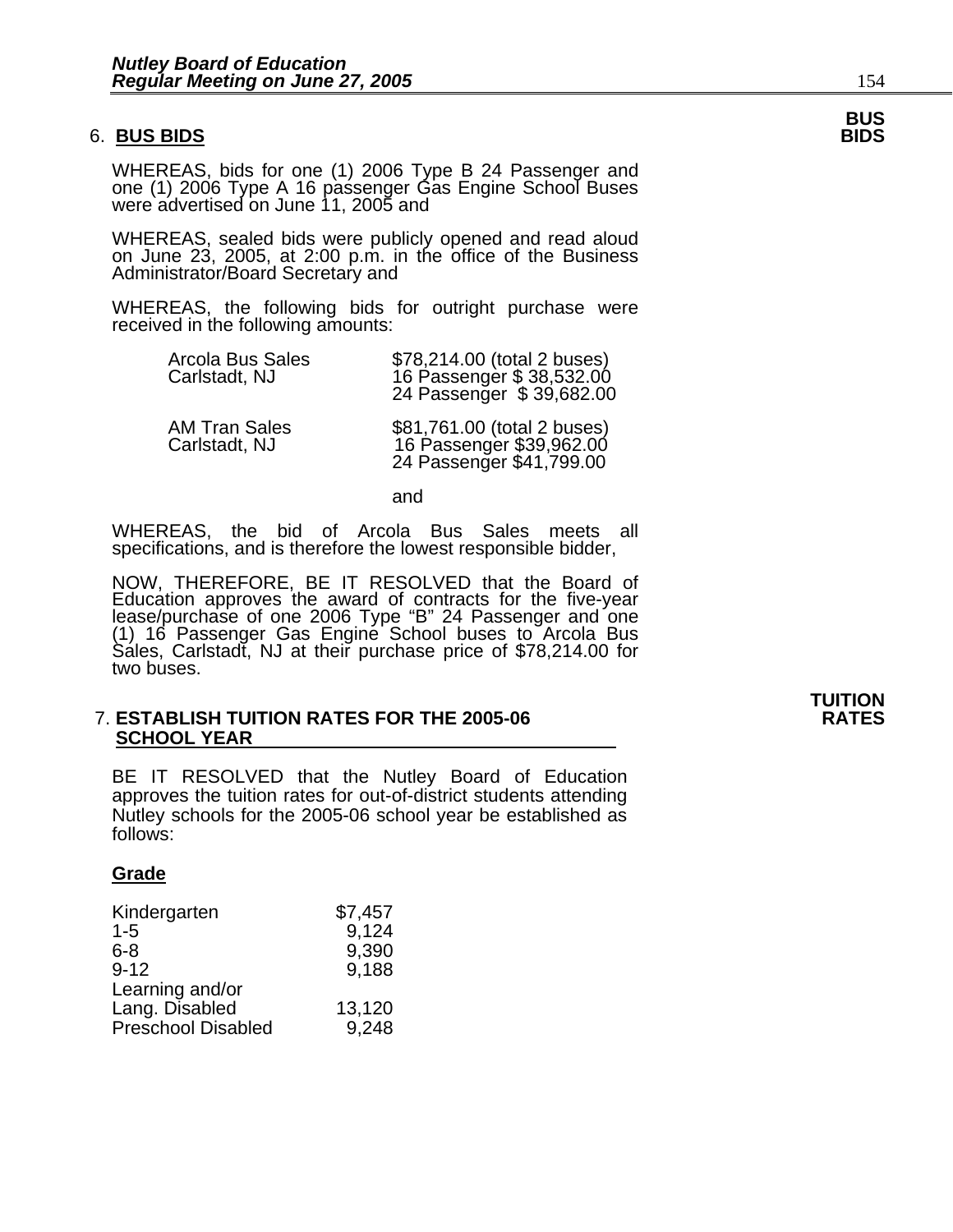#### 8. **APPROVAL OF FISCAL YEAR 2004 NO CHILD LEFT CARRYOVER AMEND. BEHIND ACT CARRYOVER AMENDMENT APPLICATION APPLICATION F**

BE IT RESOLVED that the Nutley Board of Education approves the submission of the Fiscal Year 2004 No Child Left Behind Act Carryover Amendment Application as detailed in the Budget Summary Exhibit (Appendix F).

#### 9. **RENEWAL OF VEHICLE MAINTENANCE & REPAIR MAINTENANCE & REPAIR CONTRACT**

WHEREAS, on June 28, 2004, the Board of Education accepted the bid and awarded a contract to Astone Fleet Service Roselle Park, NJ for vehicle maintenance and repair for the period of July 1, 2004 – June 30, 2005, and

WHEREAS, the bid specifications included an option for the Board to seek a renewal of the contract for an additional two years, in accordance with N.J.S.A. 18A:18A-42, and

WHEREAS, the Board has found the services provided to be effective and efficient, and

WHEREAS, the annual cost of the contract will be at a rate increase equal to the change in the index rate for the prior 12 months as allowed by N.J.S.A. 18A:18A-42.

NOW, THEREFORE BE IT RESOLVED, that the Board authorizes the renewal of the contract for maintenance and repair vehicle with Astone Fleet Service for the period July 1, 2005 – June 30, 2007.

# **APPROVE** 10. **APPROVAL OF PARTIAL PAYMENT TO WILLIAM KOHL PARTIAL PAYMENT CONSTRUCTION WILLIAM KOHL CONST.**

BE IT RESOLVED that the Board of Education approves partial payment in the amount of \$84,510.00 to William Kohn Construction under Application and Certificate for Payment Number 1 for the Vertical Lift at Radcliffe Elementary School as per the recommendation of the Board's architect.

#### 11. **APPROVAL OF APPLICATION FOR CHANGE OF USE OF EDUCATIONAL SPACE – 2005-06 SCHOOL YEAR – RADCLIFFE RADCLIFFE SCHOOL**

WHEREAS there exists a need for instructional space at Radcliffe School for the fine arts,

NOW THEREFORE IT BE RESOLVED that the Nutley Board of Education approves the submission to the New Jersey Department of Education of an Application for Change of Use of Educational Space at the Radcliffe School for the 2005-06 school year.

## **RENEWAL VEHICLE<br>MAINTENANCE & REPAIR**

# **APPROVE**<br>CHANGE OF USE

# **APPROVE NCLB**<br>CARRYOVER AMEND.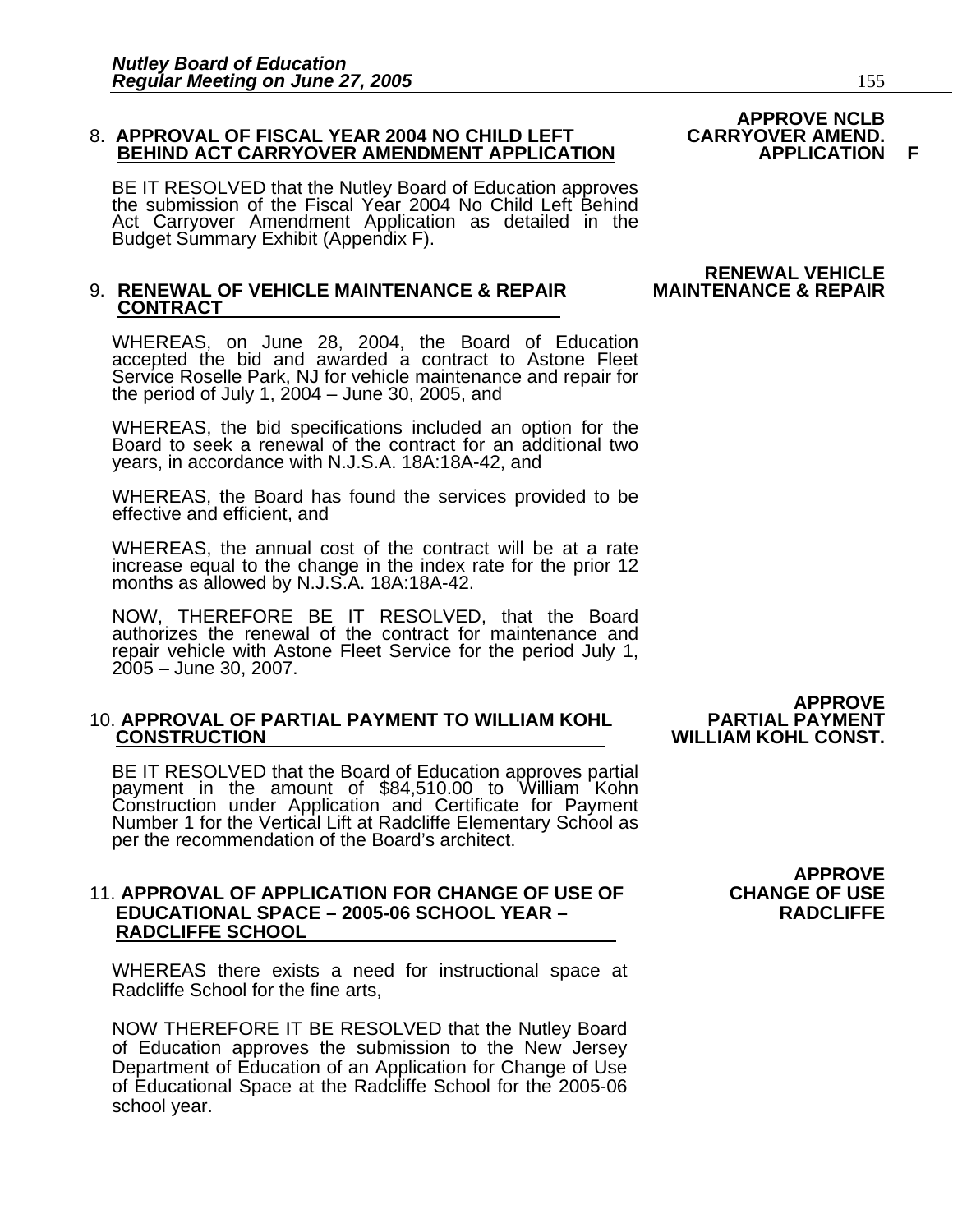## 12. APPROVAL OF THE ACCRUAL OF INTEREST EARNED FUNDS TO **ON BOND FUNDS TO THE GENERAL FUND**

Trustee Olivo moved, and Trustee Alamo seconded, the following resolution. Upon being put to a roll call vote the resolution was approved.

BE IT RESOLVED that the Nutley Board of Education approves the accruing of interest earned on the deposit of funds from the sale of bonds to the Interest on Investments account in the General Fund.

### **APPROVE**  13. **APPROVAL OF LEASE PURCHASE AGREEMENT FOR LEASE/PURCHASE YANTACAW SCHOOL TEMPORARY CLASSROOM UNIT TEMP. CLASSROOM**

Trustee Alamo moved, and Trustee Casale seconded, the following resolution. Upon being put to a roll call vote the resolution was approved.

BE IT RESOLVED that the Nutley Board of Education approves<br>the execution of an agreement with Commerce Commercial<br>Leasing for the Lease Purchase of the Temporary Classroom<br>Unit for Yantacaw School as per the amortization s

#### **HEARING OF CITIZENS CITIZENS**

At this time, President Parisi opened this meeting to members of the attending public for comments and/or concerns on any school-related matters.

Resident Pearl Wang asked questions regarding the past and upcoming referendum.

Resident Terry Quirk, representative for the Nutley Parent Advocacy Network, questioned the amount paid to Pennoni Engineering on the Bill List and the safety video being shown by the Public Safety Department to the school children. She mentioned that the Nutley Parent Advocacy Network would be sponsoring a petition drive for safety.

Several residents asked questions and expressed their concerns with the possible engagement with a food service management company.

Resident Joseph Reilly questioned the crossing guard survey that was performed by Pennoni Engineering.

**YANTACAW** 

# **APPROVE**